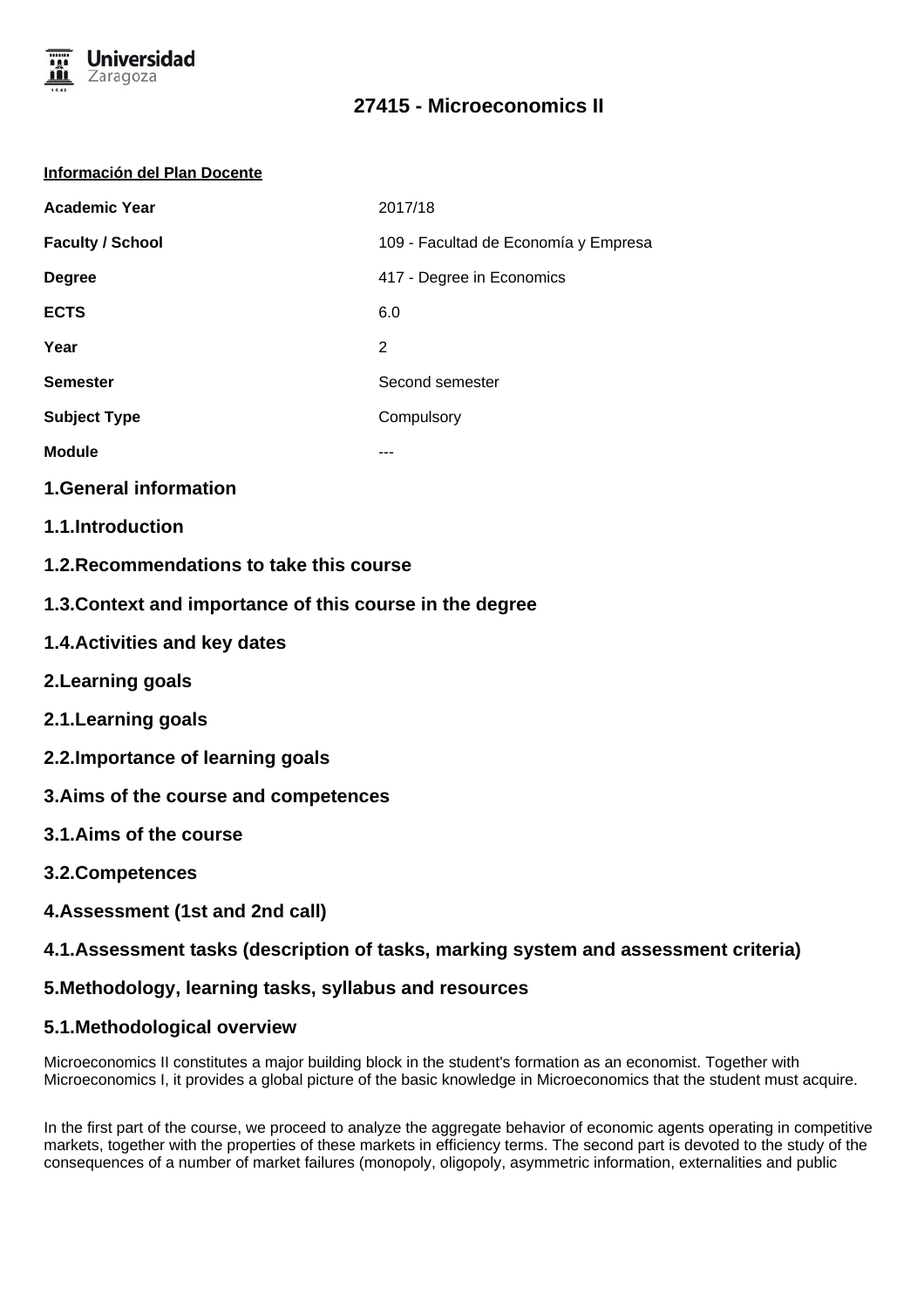

goods) on social welfare.

## **5.2.Learning tasks**

The learning process that has been designed for this course is based on the following activities:

1.- Participative lectures. The professor will explain the basic course content. The student must supplement the explanations with the recommended reading.

2.- Practical classes. Students will solve practice exercises, always under the supervision of the instructor. This will be done in smaller groups to facilitate the participation of each student.

The program offered to the students to help them achieve the learning results includes the following activities:

Lectures:

Credits: 1,2.

Methodology: Class attendance and participative problem-solving.

Practical classes:

Credits: 1.2

Methodology: Class attendance, problem-solving and case studies.

Tutorials and seminars: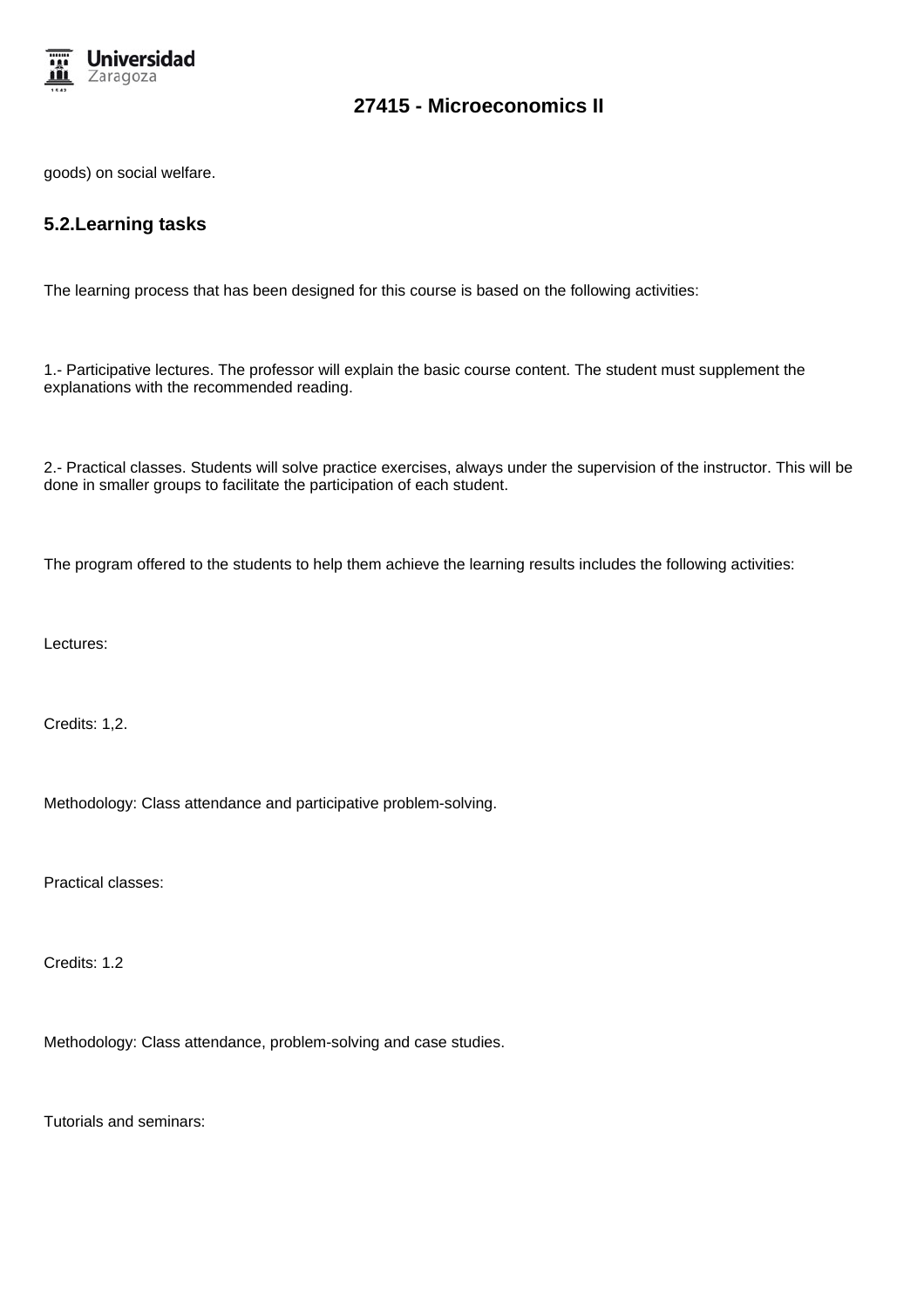

Credits: 0.6

Methodology: Tutorial and complementary activities.

Personal work:

Credits: 3

Methodology: Problem-solving. Use of ICTs. Preparation of assignments and exams.

## **5.3.Syllabus**

### **Lesson 1: Introduction to market theory**

- 1.1. Objectives of market theory
- 1.2. Theory of the firm: Basic concepts
- 1.3. Profit maximization and market structure

### **Lesson 2: Equilibrium in competitive markets**

- 2.1. Characteristics of competitive markets
- 2.2. Marginal revenue and marginal cost. The firm's demand curve
- 2.3. Profit maximization and short-run supply curve
- 2.4. Short-run competitive market equilibrium
- 2.5. Long-run supply curve
- 2.6. Long-run market equilibrium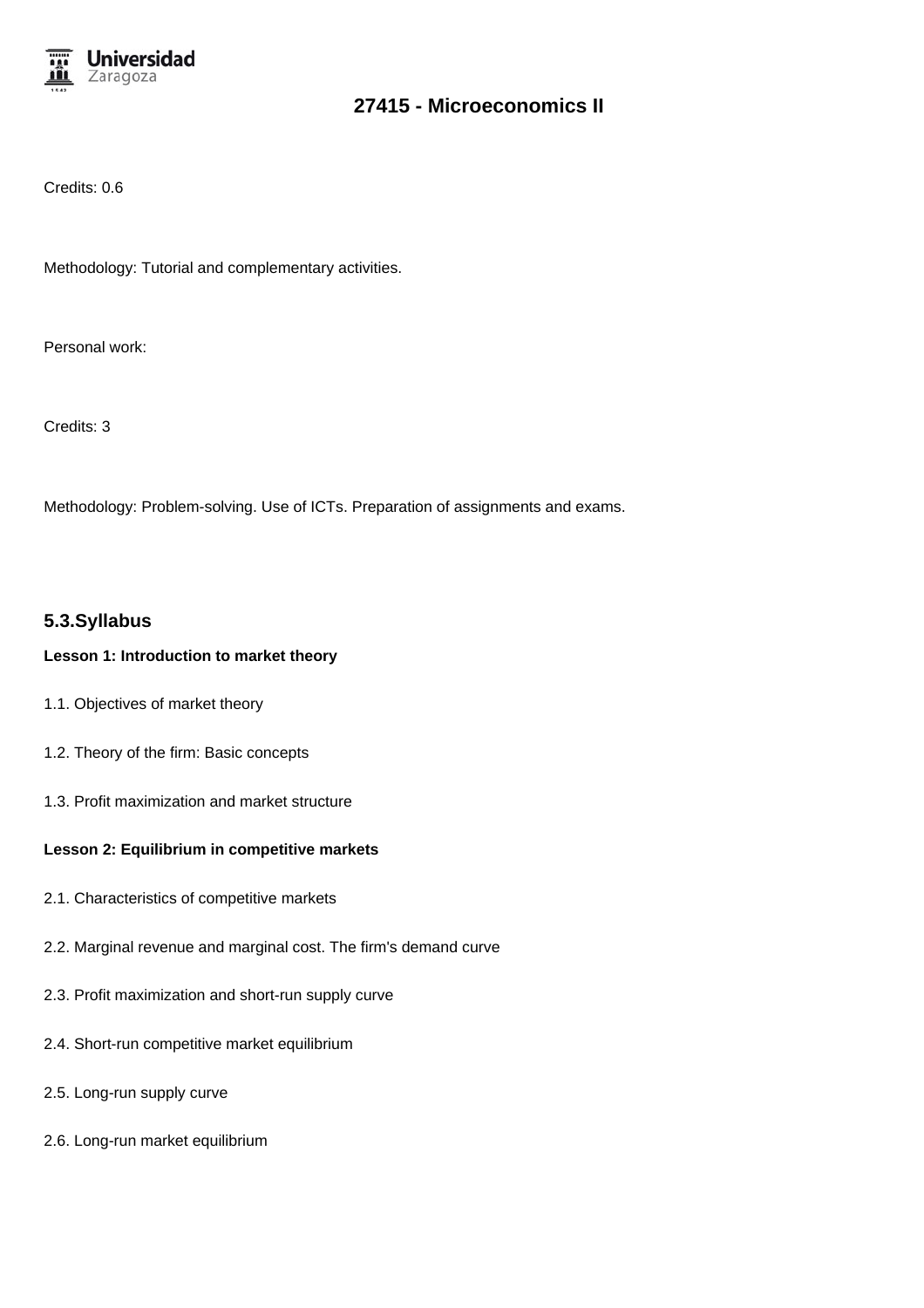

#### **Lesson 3: The analysis of competitive markets**

- 3.1. Consumer and producer surplus
- 3.2. Welfare: efficiency in a competitive market
- 3.3. Government intervention by means of price controls and production quotas
- 3.4. Government intervention by means of taxes, subsidies and tariffs

#### **Lesson 4: Monopoly theory**

- 4.1. Introduction: market power
- 4.2. Equilibrium and market power in monopolies
- 4.3. Welfare: the social costs of market power
- 4.4. Government intervention by means of taxes, subsidies and regulation
- 4.5. Pricing with market power

#### **Lesson 5: Oligopoly theory**

- 5.1. Oligopoly and strategic interaction
- 5.2. Introduction to Game Theory: Nash equilibrium
- 5.3. Simultaneous competition in quantities: Cournot model
- 5.4. Simultaneous competition in prices: Bertrand paradox
- 5.5. Solutions to Bertrand paradox: product differentiation and collusion
- 5.6. Sequential competition: Stackelberg model
- 5.7. Welfare

### **Lesson 6. Other Market failures**

6.1. Markets with asymmetric information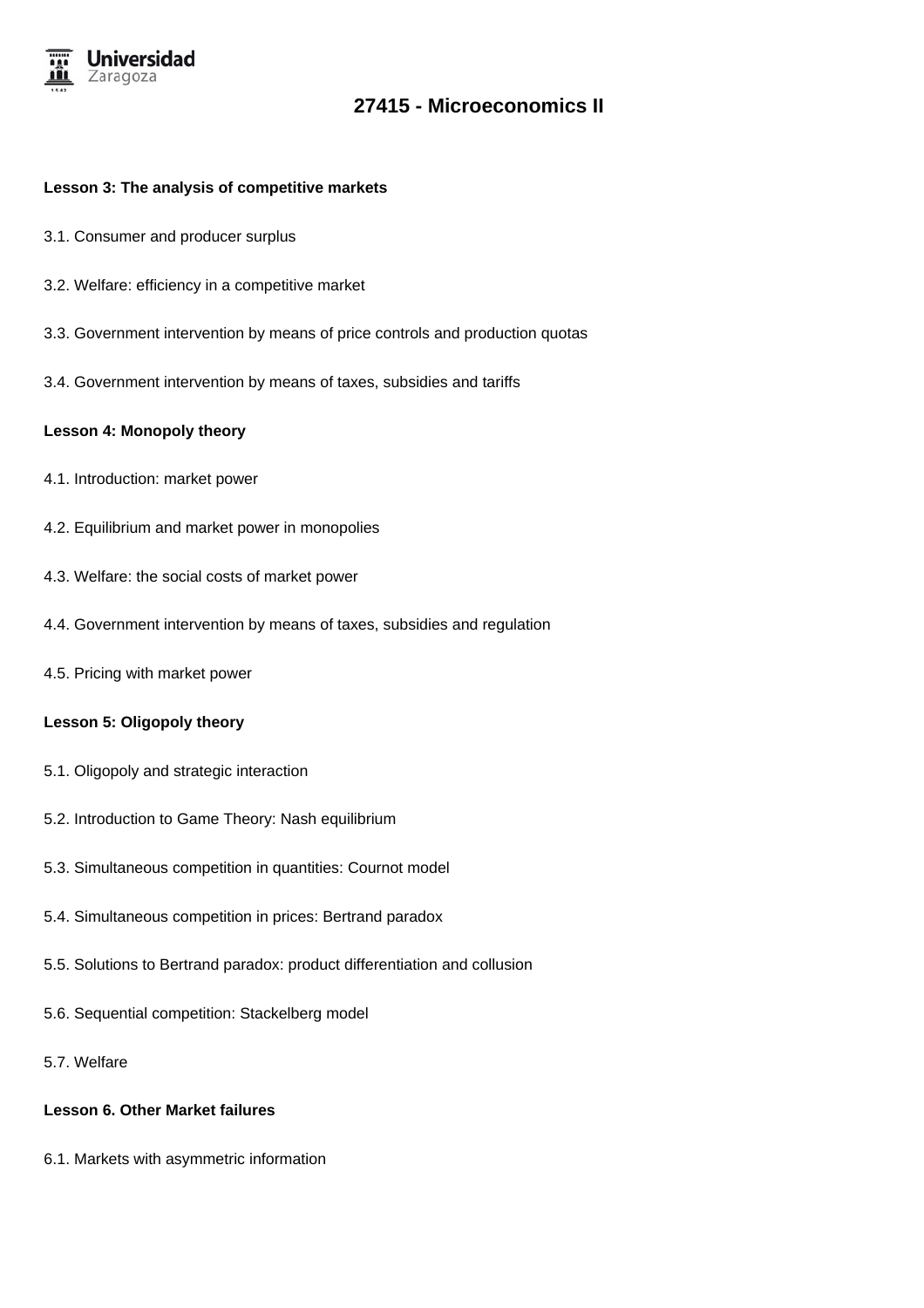

- 6.2. Externalities and its correction
- 6.3. Common property resources
- 6.4. Public goods

### **Lesson 7. General competitive equilibrium and welfare**

- 7.1. General equilibrium analysis
- 7.2. Efficiency in exchange
- 7.3. General equilibrium with production
- 7.4. Welfare theorems
- 7.5. Why markets fail?

## **5.4.Course planning and calendar**

Calendar of actual sessions and presentation of works

## **Timetable**

|                 | <b>THEORY</b> | <b>PRACTICE</b> | <b>HOURS OF</b><br>PERSONAL WORK |
|-----------------|---------------|-----------------|----------------------------------|
| <b>LESSON1</b>  | 2 hours       | 0 hours         | 5 hours                          |
| LESSON 2        | 5 hours       | 5 hours         | 15 hours                         |
| LESSON 3        | 5 hours       | 6 hours         | 15 hours                         |
| <b>LESSON 4</b> | 5 hours       | 6 hours         | 15 hours                         |
| <b>LESSON 5</b> | 5 hours       | 6 hours         | 15 hours                         |
| LESSON 6        | 3 hours       | 2 hours         | 10 hours                         |
| <b>LESSON7</b>  | 5 hours       | 5 hours         | 15 hours                         |